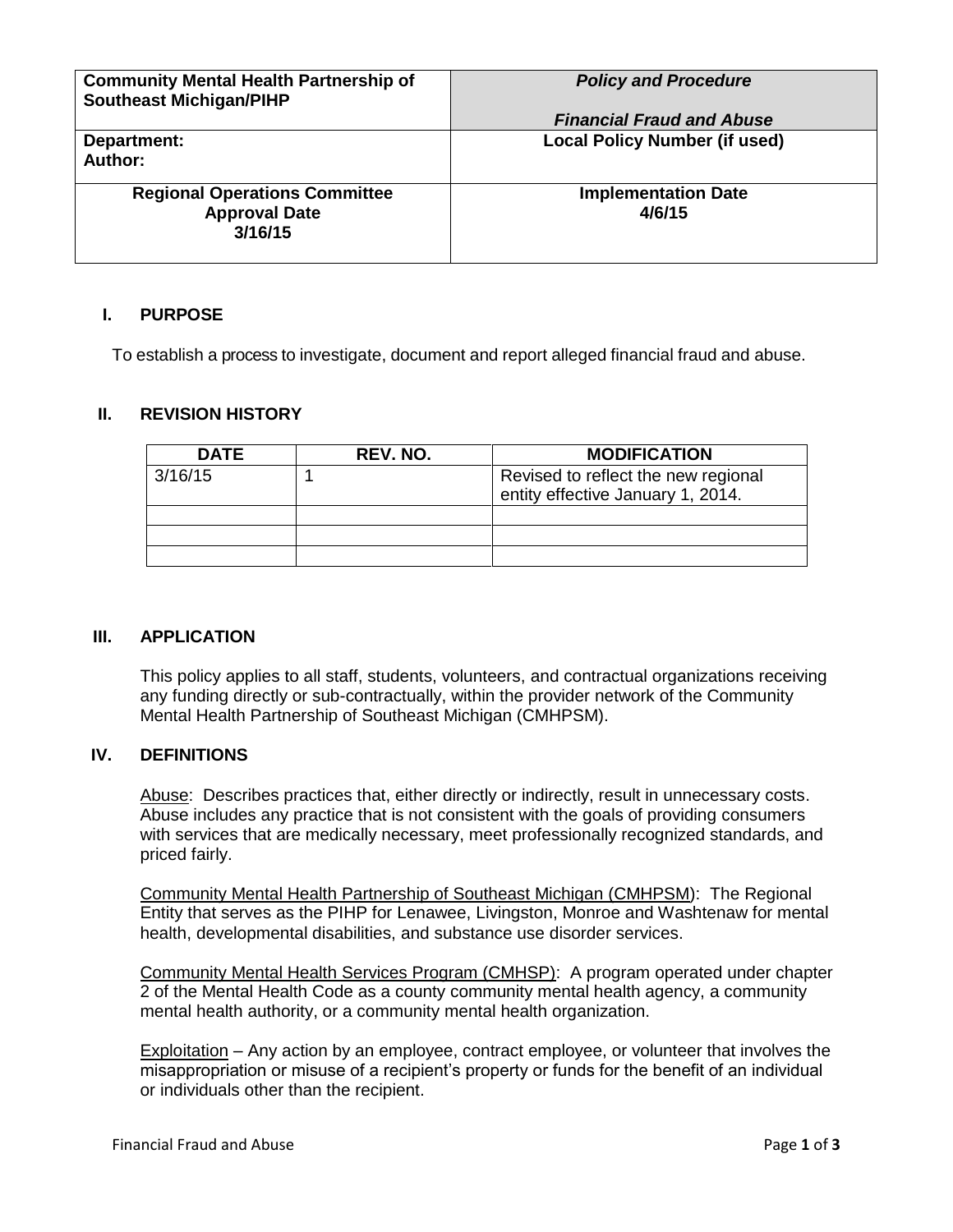Financial Fraud: Intentional or unintentional failure to comply with any professional standards for health care, standards for medical necessity, or standards for billing/business operations that could result in potential false claims/overpayment. These include claims for services not delivered, for services delivered that are not in accordance with the service code definitions included in the CPT (Current Procedural Terminology) manual and the Healthcare Common Procedure Coding System (HCPCS) manual, both issued by the American Medical Association.

Regional Entity: The entity established under section 204b of the Michigan Mental Health Code to provide specialty services and supports for people with mental health, developmental disabilities, and substance use disorder needs.

# **V. POLICY**

It is the policy of the CMHPSM to report and document suspected financial fraud and financial abuse to the proper state and federal authorities, to maintain a database of all alleged fraud instances, and to provide to MDCH an aggregated report of all cases reported.

## **VI. STANDARDS**

- A. All entities shall ensure that staff receives training about fraud, abuse and reporting requirements.
- B. All staff, students and volunteers shall report possible financial fraud or financial abuse to the CMHSP designee or CMHPSM Finance Director; and submit an incident report to the Office of Recipient Rights if it is a consumer-related matter, such as exploitation.
- C. The CMHSP shall gather preliminary information regarding the suspected fraud and/or abuse situation. Preliminary information shall include Who, What, Where, and When.
- D. The CMHSP shall notify the CMHPSM of suspected fraud and/or abuse within 48 hours of gathering the preliminary information.
- E. The CMHPSM shall ensure that the Office of the Inspector General (OIG) is notified of suspected fraud and/or abuse cases at the onset of the investigation process as applicable.
- F. When there is suspected financial fraud and/or abuse, the CMHSP and the CMHPSM shall ensure that a thorough audit is conducted, and shall determine whether it will be conducted by the local CMHSP/CMHPSM Finance Director or designee.
- G. The financial audit shall include the following:
	- 1. A review of the provider's documentation and operational controls in accordance with the Service Verification Policy.
	- 2. When the suspected abuse occurred, including:
		- a. Dates of reported service whether actually provided or only reported to have been provided.
		- b. Dates of suspected financial abuse. Include summary of details; e.g., nature of